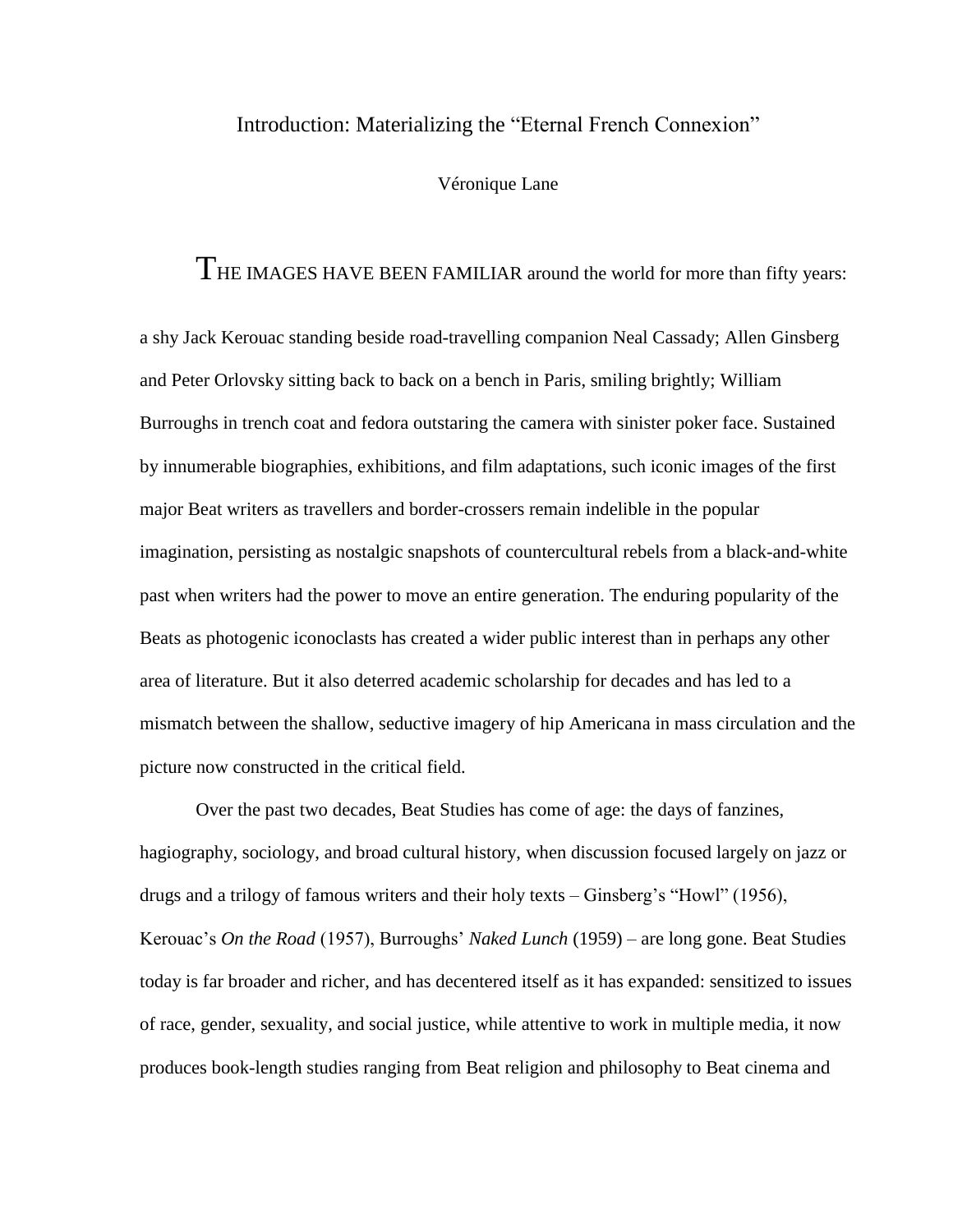theatre. With the appearance of *The Cambridge Companion to the Beats* (2016), it now also bears the "imprimatur of the academy," as Steven Belletto, the volume's editor, notes with selfconscious irony. <sup>1</sup> At least in the United States, Beat Studies is increasingly in rather than out of step with mainstream academia.

This special issue of *L'Esprit Créateur* therefore appears at a moment of sustained academic expansion. It takes part in a reorientation of the field that one of its new leading scholars, Jimmy Fazzino, dates specifically from 2004, when *Reconstructing the Beats*, a collection of essays edited by Jennie Skerl, challenged the "adulatory mythography" of earlier criticism.<sup>2</sup> 2004 was also the year the Beat Studies Association formed, which by 2012 was producing an annual journal dedicated to promoting the legitimization of the field and "the integration of Beat scholarship into canonical U.S. literary critical discourses."<sup>3</sup> The present special issue on "French and Beat Literatures: A History of Mutual Appropriation, Reception, and Translation" takes up a position within this trajectory but, most distinctly, attempts to shift the field's dominant critical paradigm beyond its traditionally American-centric focus and toward more text-based approaches.

## **One-way traffic and two solitudes**

Since *Reconstructing the Beats*, the expanded panoramic embrace of Beat Studies beyond the borders of the United States has been enhanced through a series of ambitious publications, chiefly: *The Transnational Beat Generation* (2012), edited by Jennie Skerl and Nancy Grace; Jimmy Fazzino's *World Beats: Beat Generation Writing and the Worlding of U.S. Literature* (2016); the two dozen essays of "Global Beat Studies," the special issue edited by Oliver Harris and Polina Mackay for *Comparative Literature and Culture* (2016); and *The Routledge*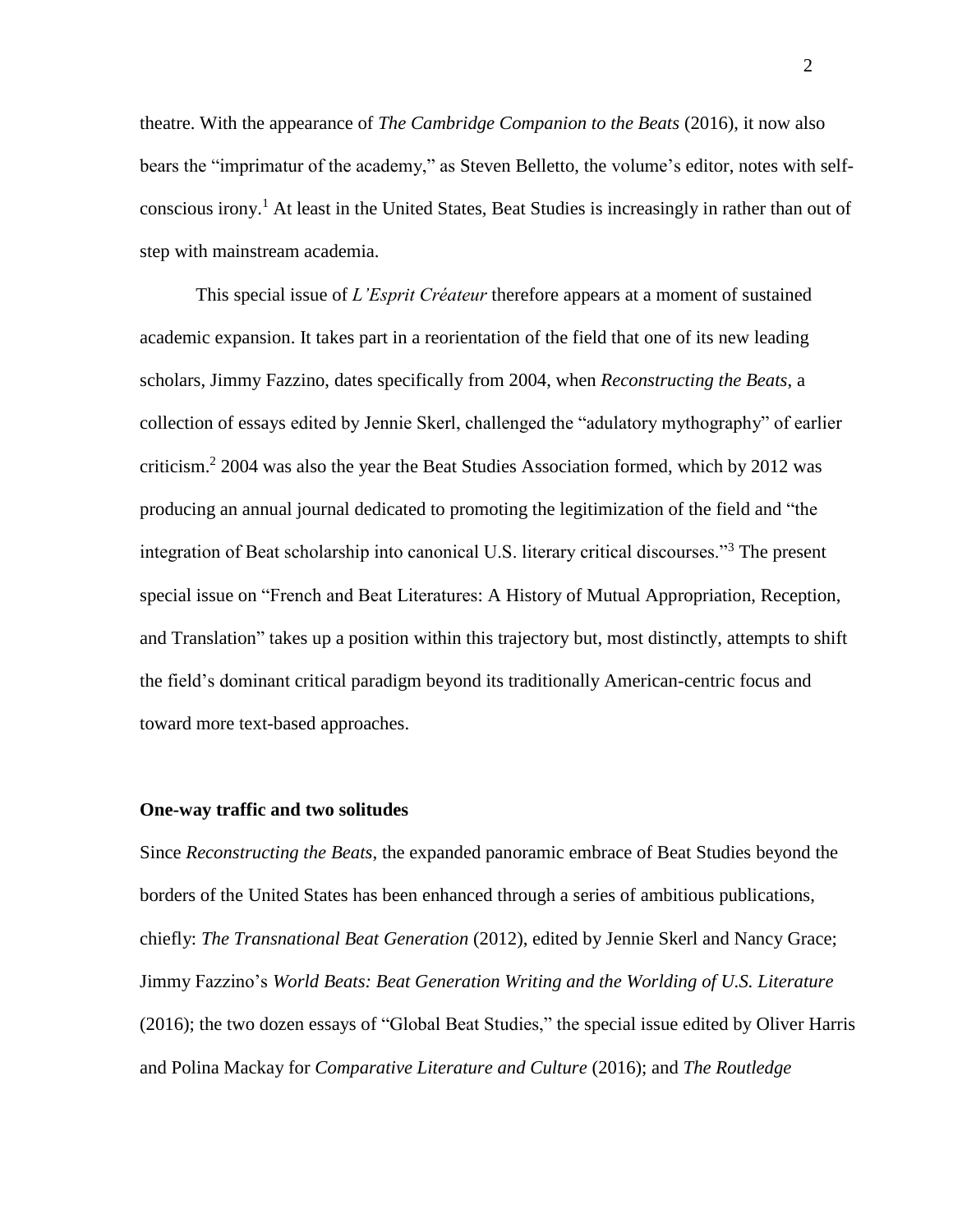*Handbook of International Beat Literature* edited by A. Robert Lee (2018). While this special issue of *L'Esprit Créateur* shares with these and other recent studies a desire to connect Beat literature with non-US national literatures, to explore how the American Beat writers shaped and were shaped by work from other cultures, the point of origin, methodology, and aims of the essays collected here are distinct from most of the work represented by the above titles, much of which originated from within the field of American Studies.

The following articles essays emerge, in contrast, from a European tradition of comparative literary studies and significantly arose out of "Paris Interzone: The Transcultural Beat Generation," the sixth annual conference of the European Beat Studies Network held at the University of Chicago in Paris.<sup>4</sup> The 2017 event featured close to a hundred talks and multimedia performances given by scholars from around the world and gave a particular shape to the current essays insofar as they have not been defined, like Transnational American Studies, as an essentially American project. The subtitle of Fazzino's book, *The Worlding of U.S. Literature*, can be seen as quite ambiguous in this respect, as it potentially lays claim to the universalizing logic it otherwise helps to deconstruct. Certainly, within an Americanist framework, comparisons across cultures still tend to reinforce an American point of view, as in the opening assertion of John Tytell's *Beat Transnationalism* (2017): "William Burroughs, Jack Kerouac, and Allen Ginsberg felt that they needed to leave their own culture in order to see it more clearly."<sup>5</sup> The transnational aspect of Beat literature in such an approach involves border crossing, but it remains one-way traffic. While other internal contradictions within transnational studies of Beat literature have been identified, most cogently by Todd Tietchen,<sup>6</sup> the pragmatic risk here is that the all-encompassing embrace can only end up sacrificing material depth and detail for the sake of inclusivity and breadth. Thus, *The Routledge*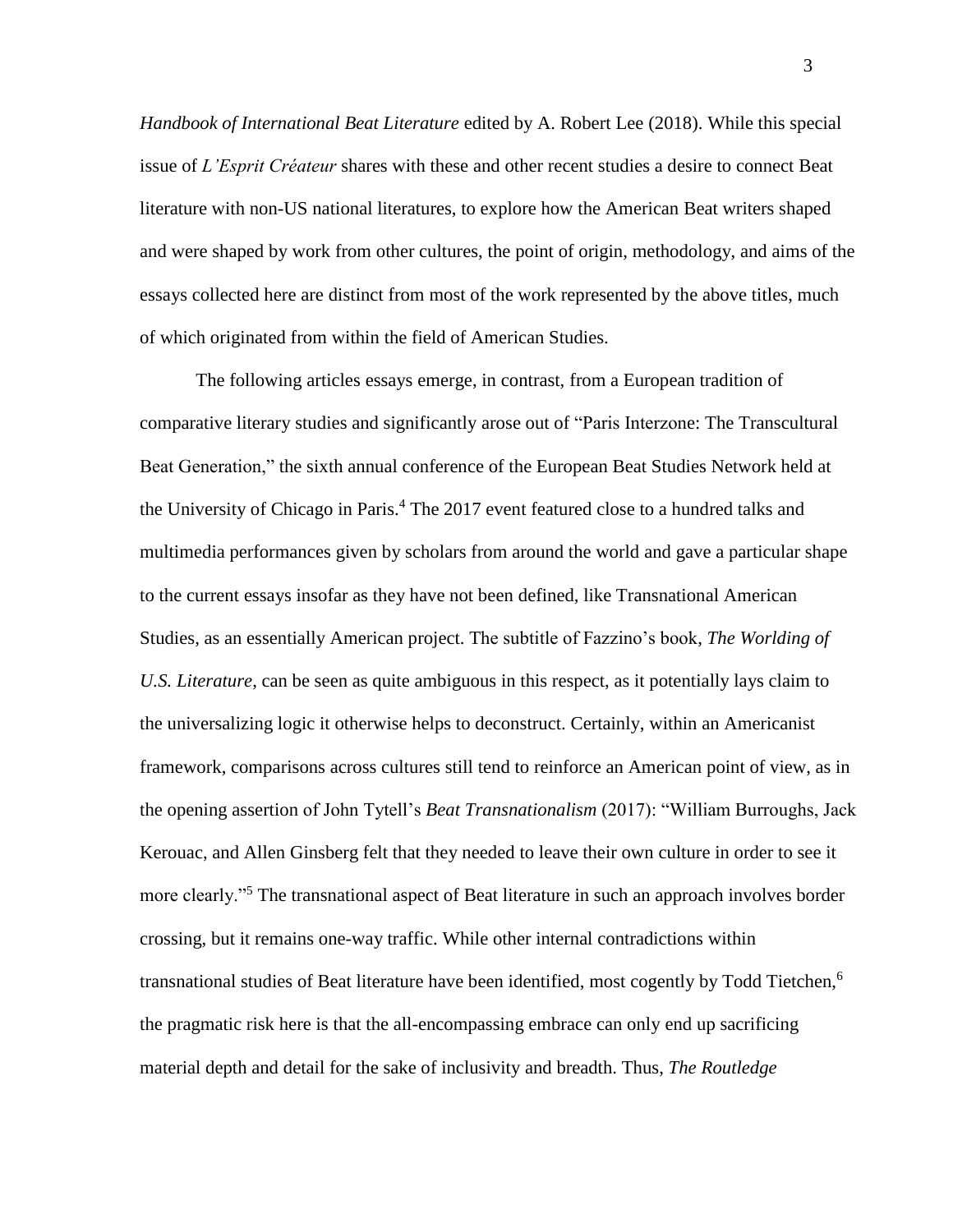*Handbook of International Beat Literature* achieves an impressive diversity of excellent essays but is framed loosely in terms of addressing "Beat literature and culture, or its equivalence," "Beat energies" and "Beat or Beat-like expression."<sup>7</sup>

While Grace and Skerl rightly forecast the transnational as "a fertile turn for Beat Studies,"<sup>8</sup> the present articles attempt to nuance its application. Taking a more precise approach by narrowing its comparative focus, the issue has a double aim stressed by its title, "French and Beat Literatures," and by its fitting bilingual venue, *L'Esprit Créateur*. First, the histories traced here are indeed more *mutual*: the reciprocal impact of French and Beat literatures is examined in articles written in French as well as in English, and by scholars working within Francophone and Anglophone critical traditions or at their intersection. Second, the approaches taken to analyze these histories are more *material*, more concerned to examine texts than describe contexts. In taking the text itself as the site of reciprocal cultural appropriations, the following essays have something in common with recent studies such as *Hip Sublime: Beat* Writers and the Classical Tradition, recently edited by Sheila Murnaghan and Ralph Rosen,<sup>9</sup> or the forthcoming special issue of *Humanities* edited by Hassan Melehy, "Beat Generation Writers as Readers of World Literature," which in different ways construct textual genealogies of works by Beat authors, instead of historicizing their lives as travellers. The text-centered dialogue embodied by the following articles, however, is of course not global but emphatically bicultural. This special issue seeks very specifically to demonstrate the material presence of French literature within the works of known and lesser-known Beat writers, as well as to reassess the reception and impact of Beat literature within French culture, by paying close attention to the complex processes through which Beat texts were edited, adapted, and translated into French.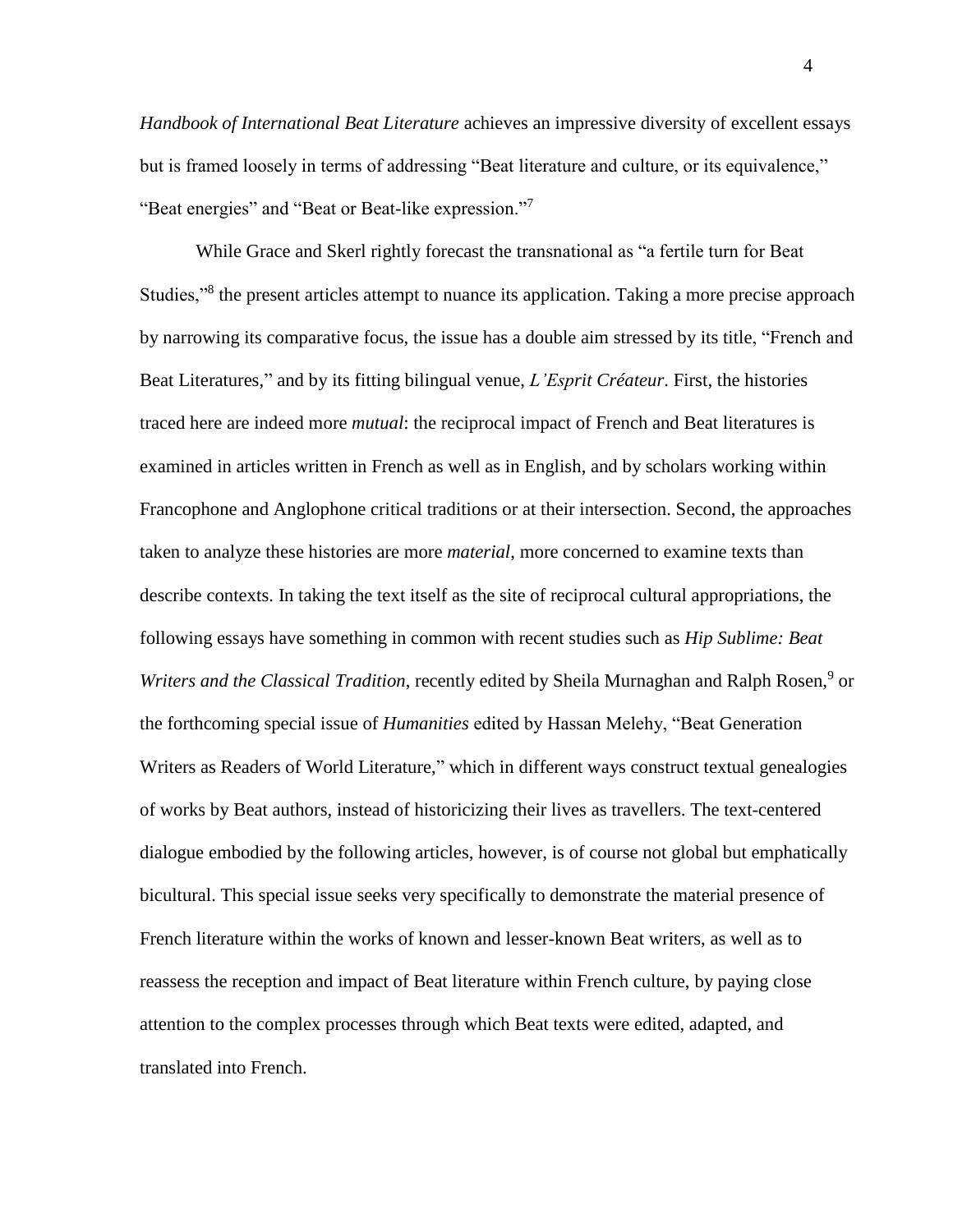At first sight, it might seem an old story, because there is nothing new about the Beat writers' "eternal French connexion," to quote translator and adaptor Claude Pélieu.<sup>10</sup> That Ginsberg, Orlovsky, Burroughs, and Gregory Corso stayed at the so-called Beat Hotel in the Latin Quarter during the late 1950s and early 1960s has been one of the most familiar chapters in Beat cultural history, generating its own book-length study, *The Beat Hotel* by Barry Miles  $(2000).$ <sup>11</sup> Paris has long been singled out as the one non-US point of reference on the Beat map, the French capital making up the trio of cities named in the subtitles of such books as James Campbell's *This is the Beat Generation: New York, San Francisco, Paris* (2001) and the catalog of the Centre Georges Pompidou's exhibition, *Beat Generation: New York, San Francisco, Paris* (2016).<sup>12</sup> The connection between Beat and French literatures has thus remained based in biography. It has generally been constructed through narratives of bohemians abroad and their real-life encounters with French writers, such as Burroughs visiting Louis-Ferdinand Céline in Meudon or Corso larking around with Marcel Duchamp at a Paris party, and to analyses of apparently simple acts of homage such as Ginsberg's poem "At Apollinaire's Grave." Focusing on the allure of identities from Artaud the madman to Rimbaud the rebel, and on texts written by the Beats in the French capital, however, all too often amounts to adding icons to icons. As I have argued in *The French Genealogy of the Beat Generation* (2017), this approach enables broad discussion of "influence," instead of forcing more exact attention to working methods of textual appropriation, transformation, and translation. Modern French literature was the "fundamental intertext" that helped form the original Beat circle in mid-1940s New York, long before Burroughs and Ginsberg set foot in Paris, and it materially sustained their œuvres as well as Kerouac's for decades.<sup>13</sup> The driving force behind this issue is hence the conviction that bicultural and genealogical approaches are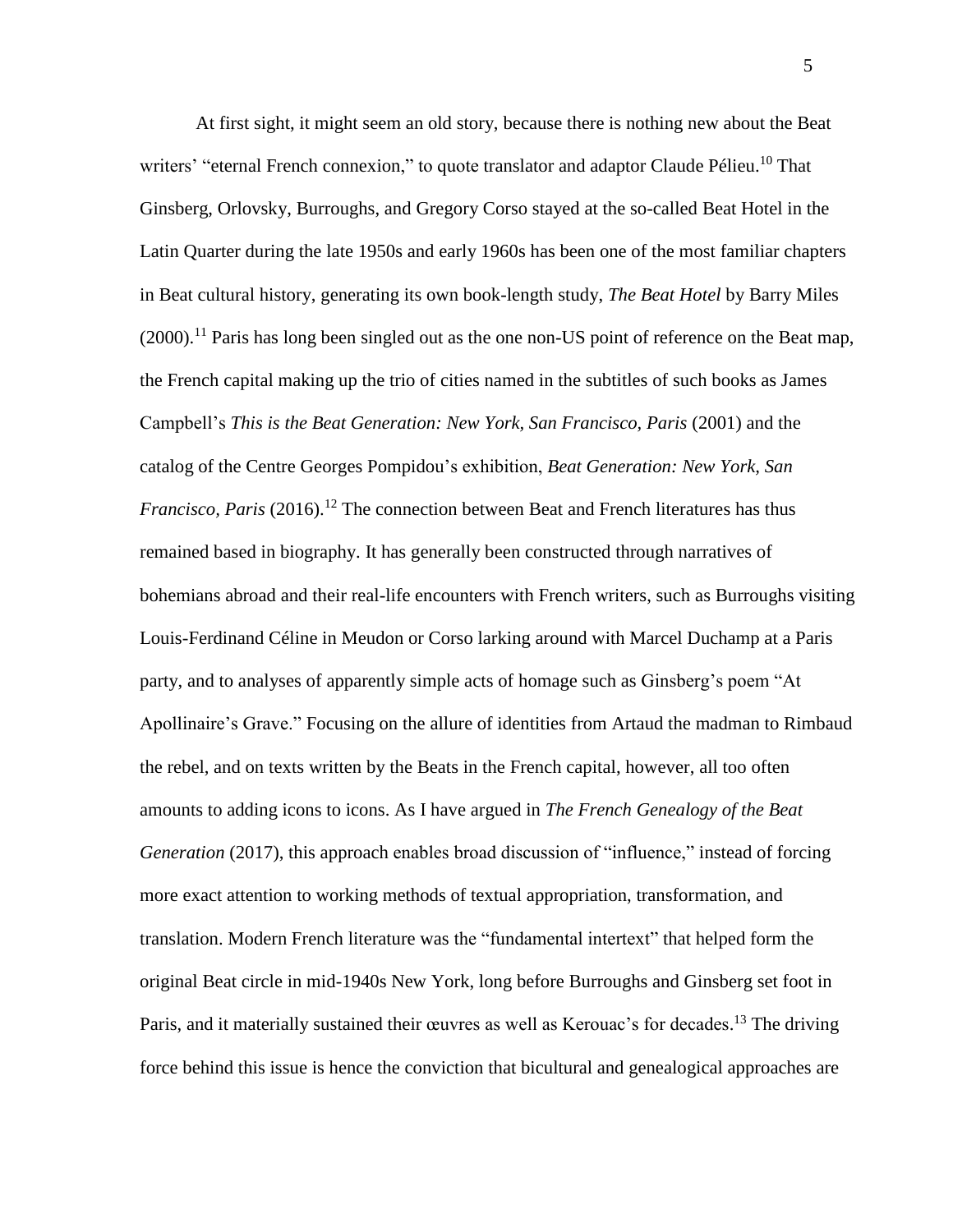essential to any study of the Beats as transnational writers, because these same approaches were so central to the development of Beat literature in the first place.

If Beat writers actively bridged cultures in their texts, making appropriations across national literatures, criticism needs to do likewise in order to understand how they worked; and yet, with very few exceptions, Anglophone and Francophone scholarship has remained two solitudes. Redressing that divide is one aim of this special issue, while stimulating further genealogical enquiry is another. For the Beats were not only prolific writers but remarkable readers, so that long-awaited studies are yet to be published on the formative role played by other national literatures, from the English and Irish (Eliot, Yeats, Joyce, Beckett) to the German (Goethe, Rilke, Kafka) and the Russian (Dostoevsky, Gogol, Mayakovski), to name just Modernists. The recent publication of *Hip Sublime* certainly proves that the readings not only of Burroughs, Ginsberg, and Kerouac, but also of Robert Creeley, Ed Sanders, Robert Duncan, Kenneth Rexroth, Philip Whalen, Diane di Prima, and Charles Olson far exceeded the realm of Modernism. We might also wish for more work of the kind that Peggy Pacini has done on the legacy of Beat literature in contemporary French poetry<sup>14</sup> or studies that would pursue directions laid out in the *Routledge International Handbook of Beat Literature*, to reveal how Beat texts have shaped the work of contemporary authors from across the world.

While the following articles are pragmatically focused, restricted to American post-war counterculture and to modern and avant-garde French texts and films, they respond not only to the recent transnational turn embraced by the field of Beat Studies in the United States, but also to a resurgence of interest in the Beats in France, which makes the publication of this special issue particularly timely. The major exhibition at the Centre Pompidou in 2016 was indeed followed by two recent French volumes: *Beat Generation: L'inservitude volontaire* edited by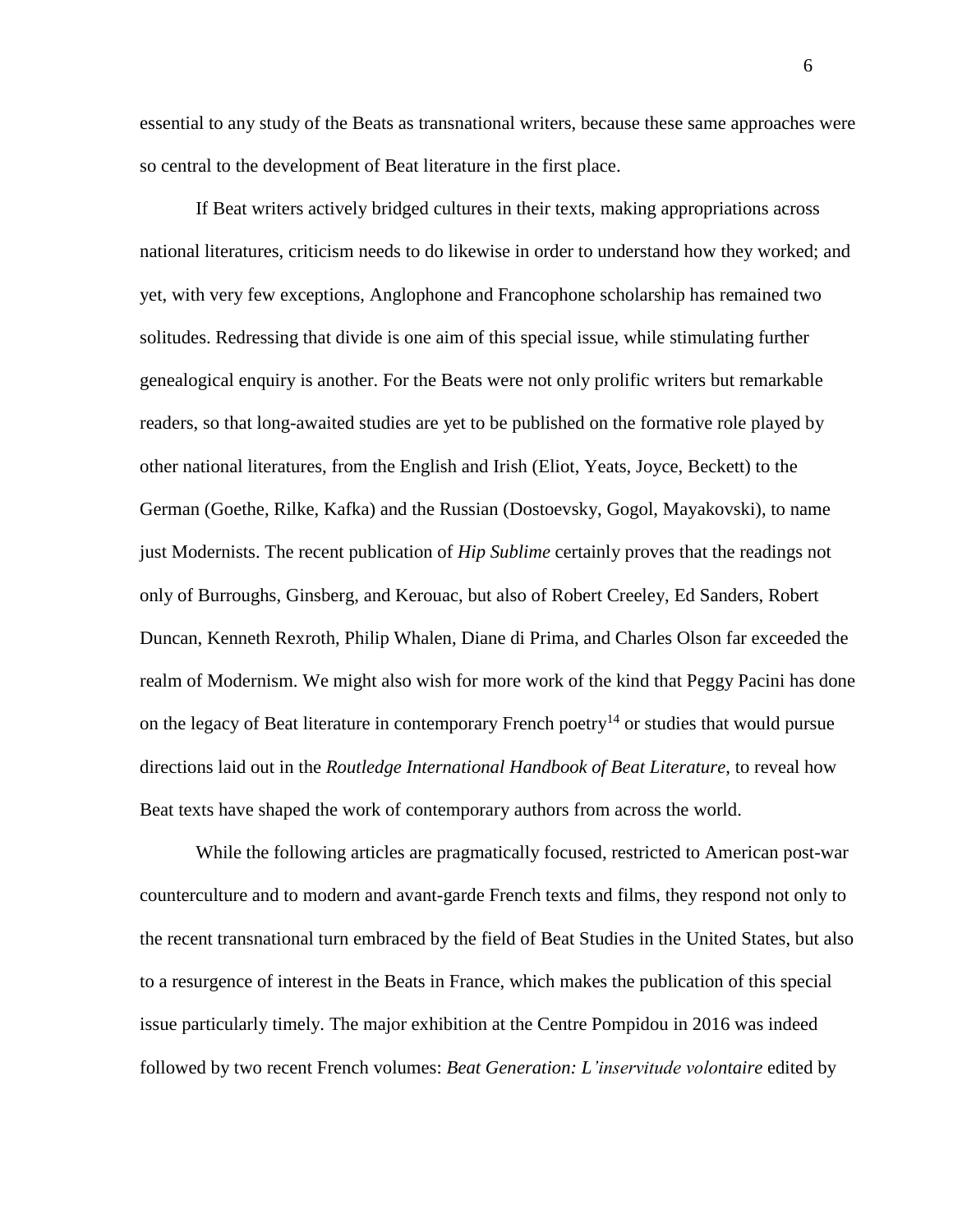Olivier Penot-Lacassagne, and *Beat Attitude: Femmes poètes de la beat generation* assembled by Annalisa Marí Pegrum and Sébastien Gavignet (2018). <sup>15</sup> Finally, the prospects are very promising for future work drawing on unused resources archived at the Institut Mémoires de l'Édition Contemporaine (IMEC) located at the Ardenne Abbey in Caen. For the European Beat Studies Network conference in 2017, the Institute provided a rich array of documents and artwork by Claude Pélieu that were exhibited, <sup>16</sup> but it also houses the archives of other neglected *passeurs* who have shaped the reception of Beat Studies in France, <sup>17</sup> such as publishers Maurice Girodias and Christian Bourgois, who are discussed here respectively by Maarten van Gageldonk and James Horton.

### **Publishers, translators, and writers as 'passeurs'**

The French *passeur* has no "appropriate equivalent in English," as Marie-Anne Hansen-Pauly rightly points out.<sup>18</sup> The nearest equivalent might well be the term "cultural mediator," which in the opening article of the current volume Maarten Van Gageldonk borrows from Bruno Latour, to analyze the role of Girodias' magazine *Olympia Review* in the early 1960s. The agency of publishers like Girodias and Bourgois is highly problematic, of course, and one reason for the neglect of their key role in disseminating Beat literature in France has been the relative lack of archival-based research to support analysis of the editions they published. The same can be said of another embodiment of the *passeur* that emerges here as one of the most important and least acknowledged figures: the translator.

By stressing how important translators have been for the reception of Beat literature in France, this special issue responds to Grace and Skerl's call for new transnational approaches to Beat Studies that might help expose "as lacunae, for instance, treatment of genres,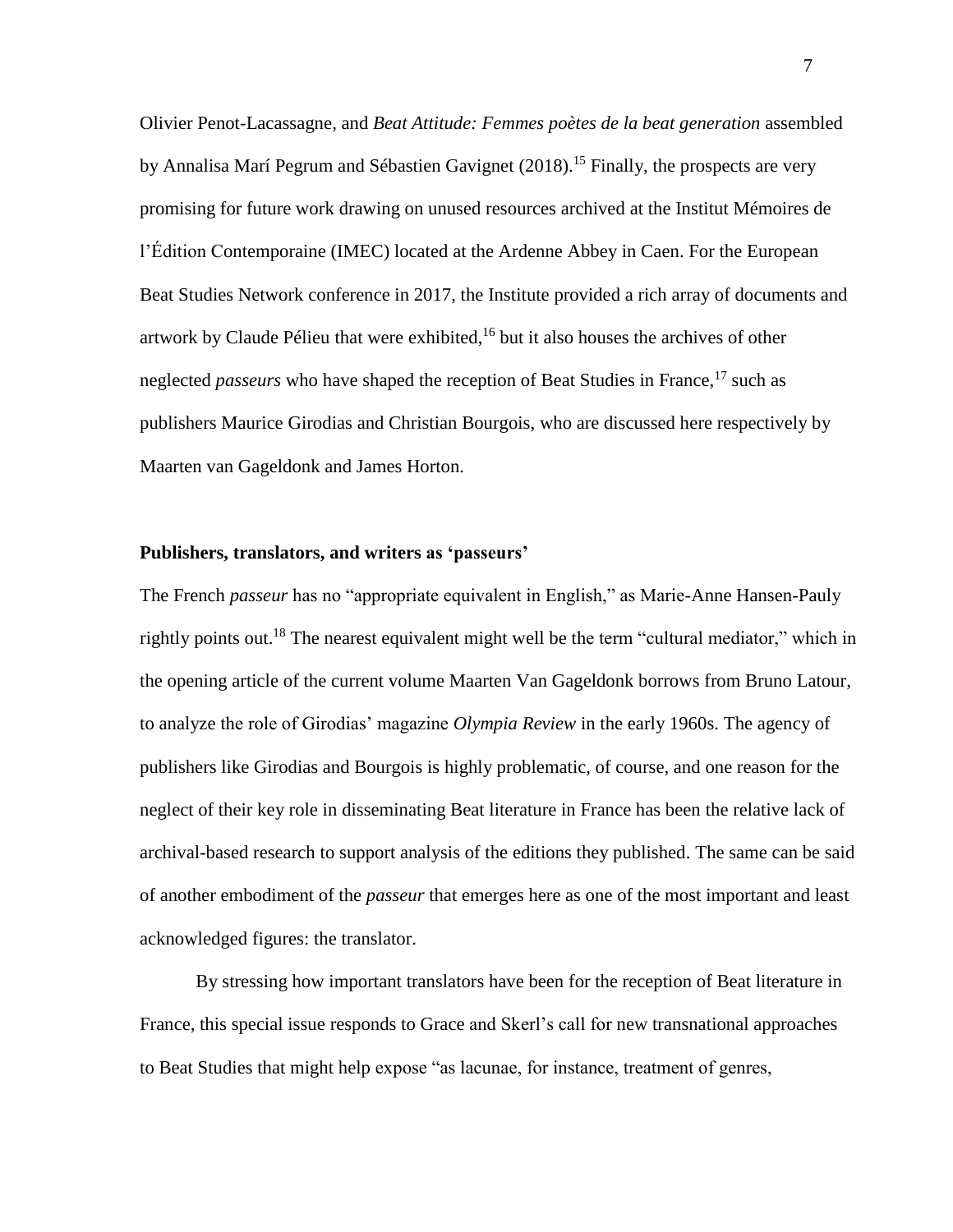gender/sexualities, translation, dissent, and cyberspace" (11). While mixed in with diverse terms here, this call was still an important belated recognition that the work of transnationalism crucially depends on translation, as a process of conveying texts across and between languages, and that, within Anglophone scholarship, translation has been largely ignored. In the study of Beat literature, this lacuna reflecting the bias of scholarly expertise has been a particular problem. It has meant overlooking how the American writers accessed their Rimbaud or Céline to serve their own creativity, and on the other side, how their own texts were recast for Francophone readers. The two articles most centrally concerned with translation in this issue reveal a good deal about the resulting problems. Oliver Harris demonstrates how intractable it proved for Pélieu and his wife Mary Beach to translate the cut-up writing of Burroughs, and James Horton shows the same two translators' difficulties in rendering Ginsberg's poem *Kaddish* into innovative French. But beyond insights gained from their close comparative reading of texts in English and French, what Harris and Horton also reveal is the misunderstood importance and ambivalence of the translator him- or herself as a cultural figure. As an unusual double act, the case of Beach and Pélieu indeed complicates the issue of the translator's agency addressed in both articles, that is, the extreme difficulty of interpreting responsibility for the target text in terms of translation, adaptation or even outright error.

There is a certain ambiguity inherent in the practice of the translator, and it is an appropriate irony that in translation into English *passeur* loses something of its ambivalence in French: its compromising associations of a person who clandestinely ferries people or things across, the smuggler and even the drug courier. While the implication of subterfuge sits well with spreading controversial countercultural texts, the ambivalence also emerges in the role of Beach and Pélieu whose cultural significance as champions of Beat literature, at a time when it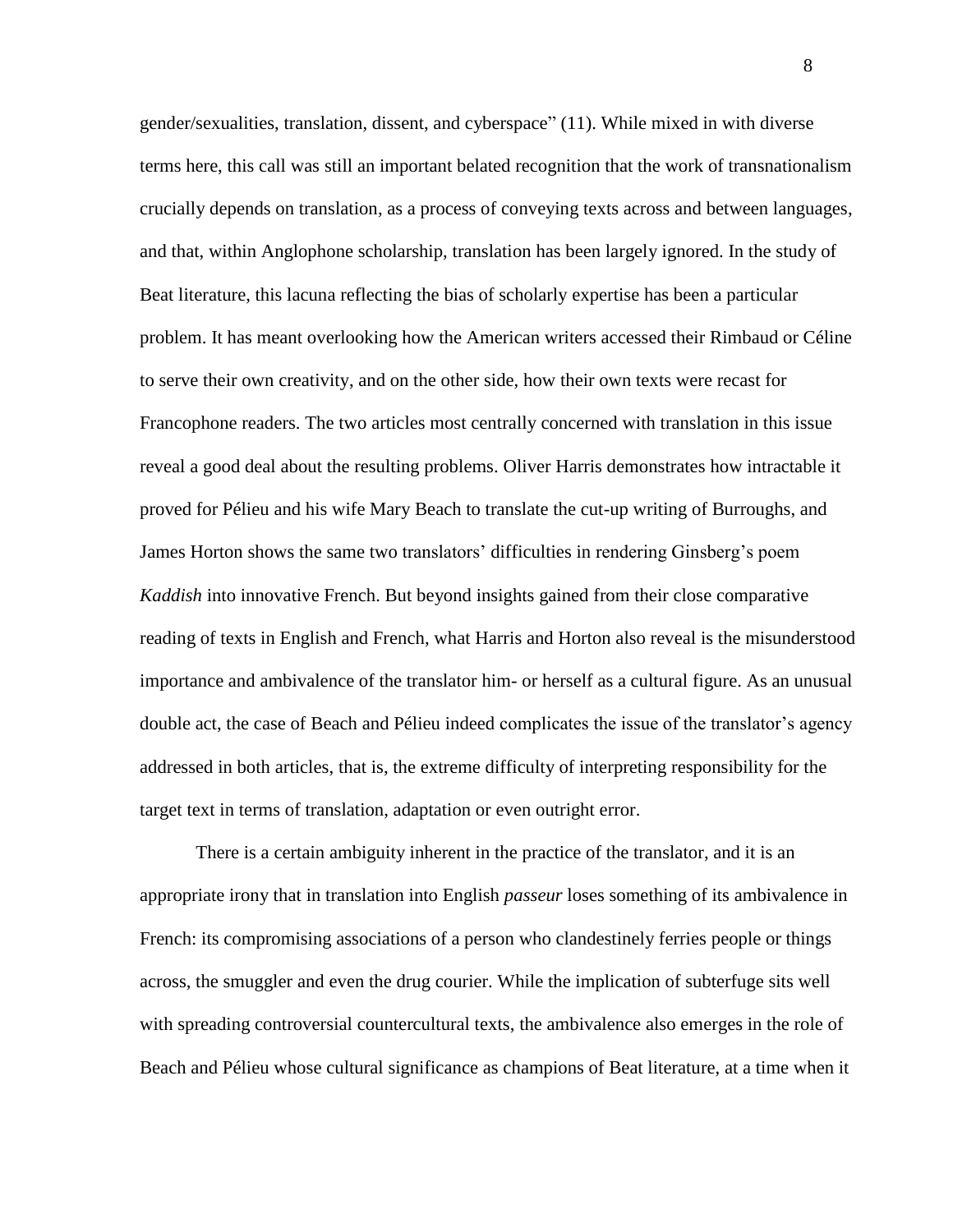was generally dismissed and often denounced, was never matched by the importance accorded to them as 'mere' translators. Although the couple had what Horton terms a "translation project" to "introduce Beat writing to French audiences while seeking to align themselves with the American literary current," publishers did not generally recognize them as *passeurs* on a mission.

When in 1974 Pélieu coined the phrase "the eternal French Connexion" it was in fact bitterly ironic, appearing in a letter to Ginsberg lambasting French publishing houses, with their contracts for translation amounting to "robbery" and their sloppy editing.<sup>19</sup> As Horton directly notes in his analysis of the Beach and Pélieu translation of *Kaddish*, in the case of what look like mistakes, it is difficult to determine who introduced them. Pélieu himself addressed the issue in another unpublished letter to Ginsberg, admitting "it's all very embarrassing for us, because after all, WE are (in your eyes) the ones responsible."<sup>20</sup> On the other hand, one of the paradoxical values of mistranslation, as Harris demonstrates in his close reading of Beach and Pélieu's work on Burroughs' cut-up texts, is that what they lost in translation makes visible what has often been overlooked by readers of the English originals. That is, cut-up texts not only raise issues of agency, intentionality, and the specter of untranslatability, but in so doing challenge our relation to our 'own' language; and the close readings of translations and originals made by Horton and Harris suggest rich possibilities for future work in such theoretical directions. In terms of reassessing editions in translation, or assessing ones previously overlooked, Horton and Penot-Lacassagne make passing mention of the 1967 Cahier de l'Herne that brought together an unusual trio of writers – Burroughs, Pélieu, and Bob Kaufman – which would also reward further study. What role did the grouping have on these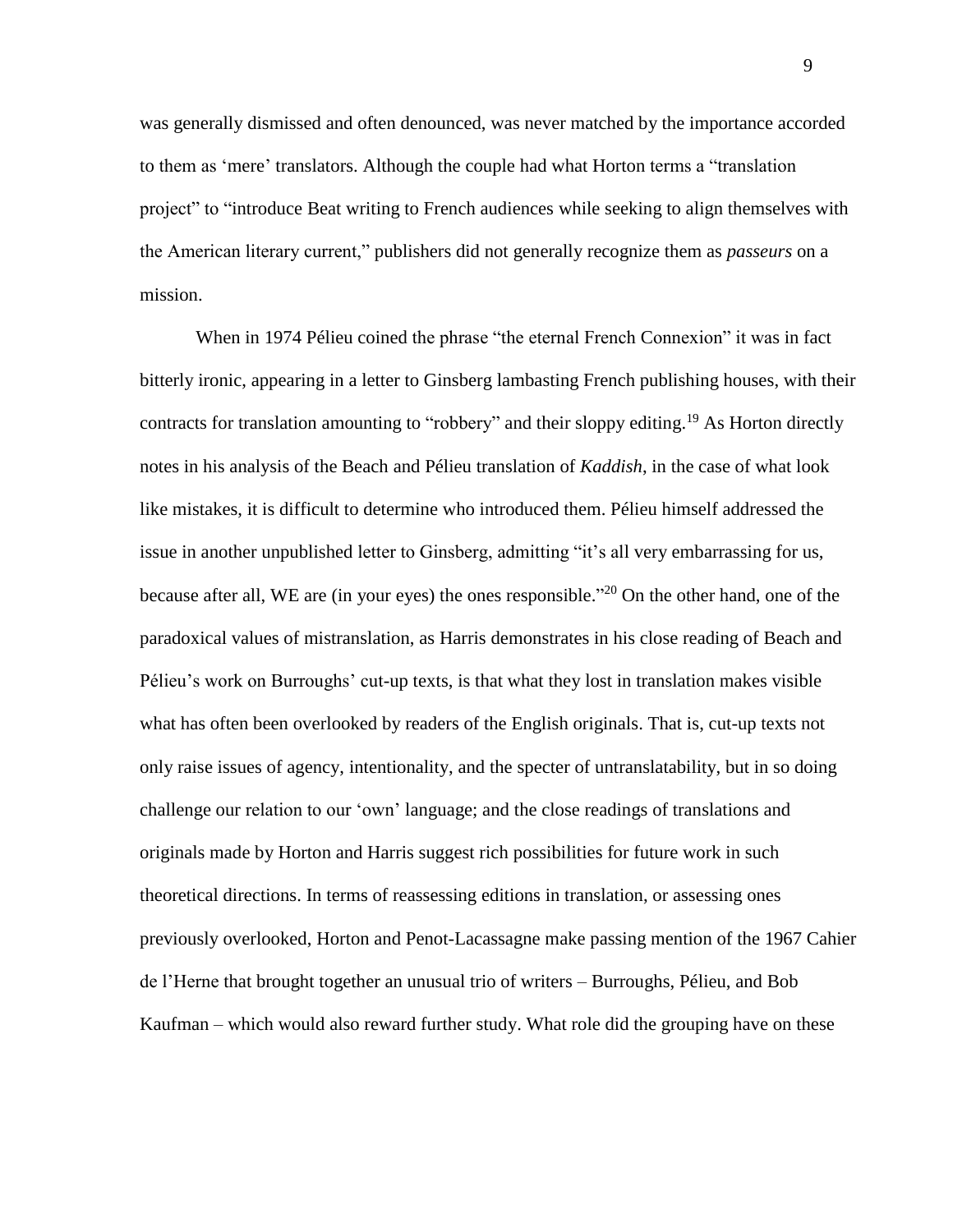authors' reception in France, notably that of Kaufman who became known as the 'black American Rimbaud'?

Equally, there are opportunities for further comparative textual work, which include not only editions deserving to be rescued from the margins, but major texts. While space in this issue did not permit sustained attention to Jack Kahane's translation of Burroughs' *Naked Lunch*, there would be much to say about his 1964 edition of *Le festin nu –* which remains the one in print by Gallimard –as regards its impact on Burroughs' Francophone reception, especially with respect to cultural reference, idiom, rhetorical style, and textual corruption. In terms of cultural reference, for example, the value of Kahane's domesticating translation, which renders "an uptown A train" as "l'express du centre," or "Woolworths" as "Monoprix," is dubious, surely condescending too far toward the presumably ignorant French reader at the expense of the cultural specificity of the text.<sup>21</sup> As for textual corruption, numerous errors as well as redactions due to censorship left only five sections of *Naked Lunch* actually translated in full, a major problem magnified by the extensive revisions of Burroughs' text through later editions in English.<sup>22</sup> And stylistically, Kahane either missed or chose to ignore the reuse of evocative phrases running throughout the text; for example, the "music down a windy street" that drifts verbatim from the "Benway" section to "The Market" and to "The Examination" becomes "un air de musique au coin d'une rue balayée par le vent," then "un orphéon à un carrefour balayé par le vent," and finally "des bribes d'orphéon au fond d'une rue balayée par le vent" (Burroughs, *Festin nu*, 51, 125, 219). Kahane's translation prevented French readers from hearing the repetition of such trademark leitmotifs. But the view in retrospect should always be historicized, and so in defence of Kahane, his highest priorities for translating a text that challenges most Anglophone readers lay elsewhere: as the 1964 review of *Le festin nu* in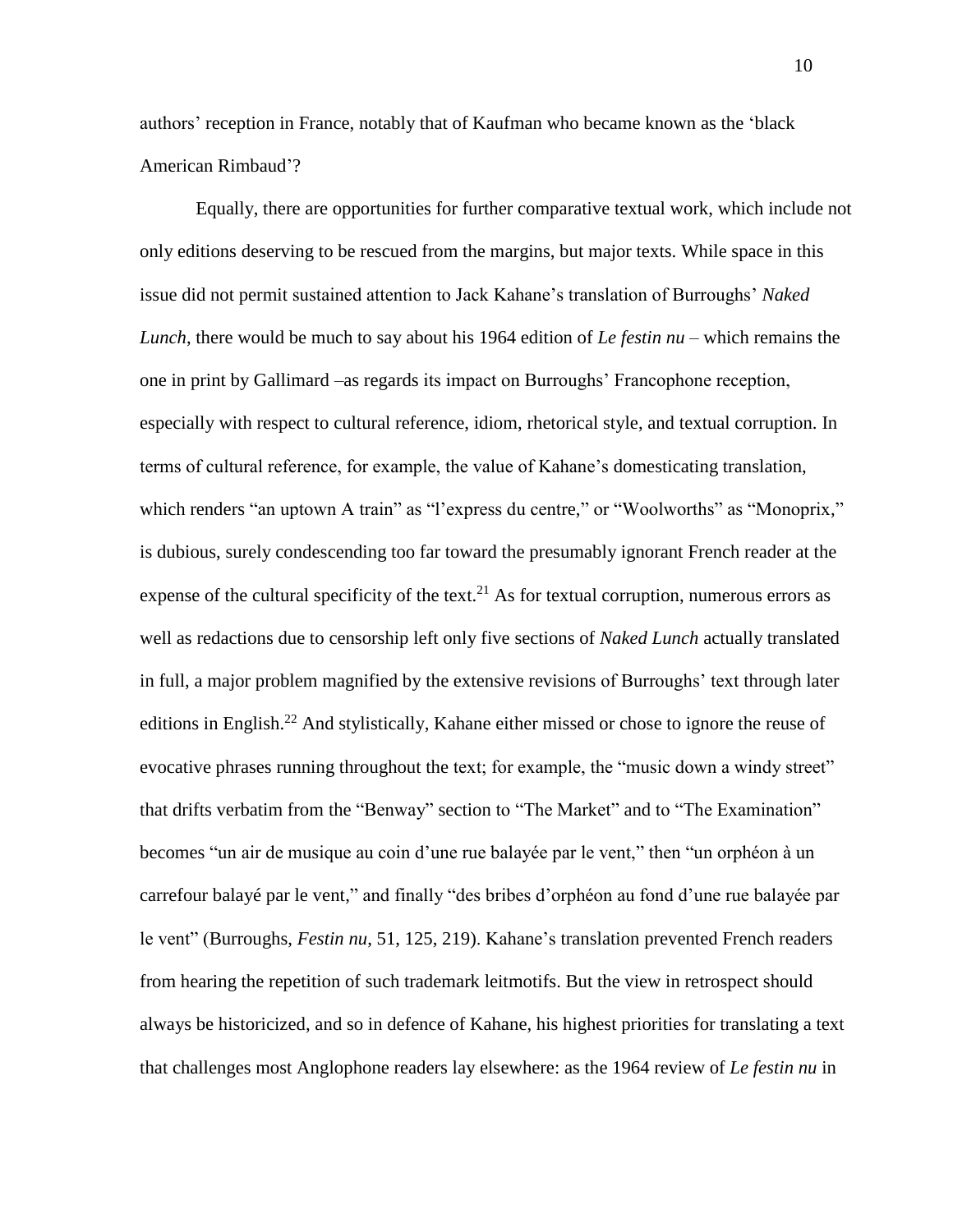*Le Monde* noted, "le vocabulaire de la drogue a été quasi inexistant en français […] jusqu'à la publication de la traduction d'Eric Kahane."<sup>23</sup> Such analysis and the fresh perspectives it yields could be extended. However, more broadly, the lacuna in comparative studies of major Beat texts in their French translations becomes all the more striking when we bear in mind, for instance, that detailed work has been done on the translation of Ginsberg's "Howl" into Turkish, by Erik Mortenson in *Translating the Counterculture: The Reception of the Beats in Turkey* (2018).<sup>24</sup> The work done on French translations in this issue will hopefully serve to stimulate further research at the intersection of Beat and Translation Studies.

If the translator is a *passeur de cultures*, so too other agents who are the subject of brief or extended study here, such as Jean Fanchette. Editor of *Two Cities*, a bilingual Parisian review that published Corso and Burroughs, and an accomplished poet in his own right, Fanchette was considered by Ginsberg as a possible translator for "Howl."<sup>25</sup> In fact, there is a good case for seeing the Beat writers themselves as *passeurs*. Ginsberg can be considered as much a *passeur* as a poet, and maybe for him the two roles were in fact inextricable. For his aesthetic, which especially in the 1950s involved a mass of references, appropriations, and his own translations of French poetry, was strategically committed to *passing on* a certain tradition through his writing. The two essays concentrating on Ginsberg here, by myself and Franca Bellarsi, directly respond to his work as the product of a *poète-passeur*. In different ways, both essays engage with key texts from the mid-1950s – "Howl" and "The Lion for Real" – and draw on some of the rich documentary materials – letters, journals, essays by Ginsberg – that extend the reach of his œuvre as a canon of citations. That is, such paratexts not only provide vital material evidence for analyzing Ginsberg's poems, but, in presenting records of reading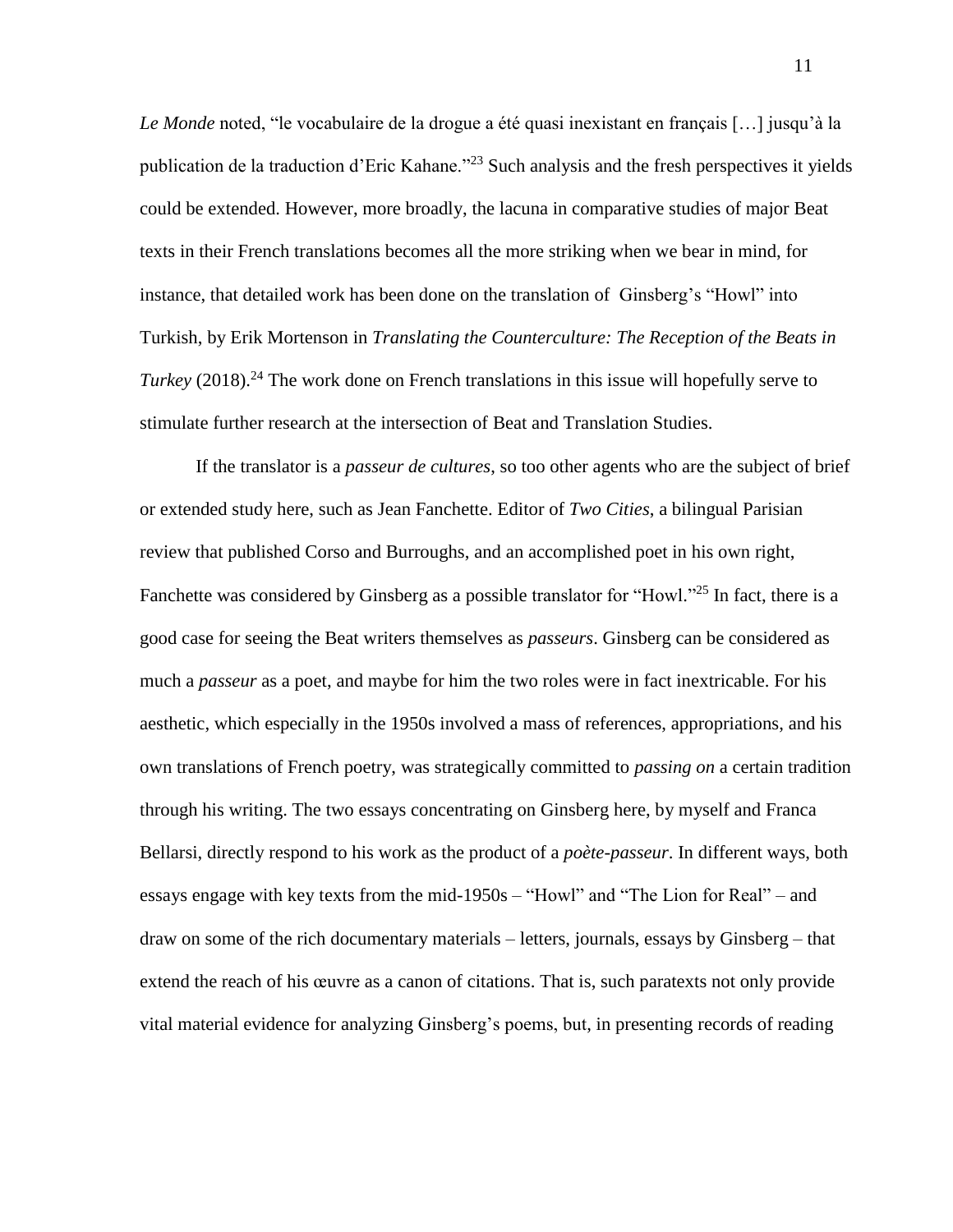and appropriation, serve a function not dissimilar to that of the poems themselves: they pass on a passionate appetite for literature and for communicating that passion to the reader.

While Ginsberg was a "name dropper on an epic scale,"<sup>26</sup> his poetry of the 1950s is as often cryptic as it is explicit in naming names. His references have been largely neglected, therefore, not only because of the overshadowing presence of poets more familiar to Anglophone criticism, from Walt Whitman to T.S. Eliot, but because his allusive strategies were often deliberately oblique. In the variorum edition of "Howl,"<sup>27</sup> Ginsberg makes an unusually long and especially tantalizing allusion to "Cris d'aveugle" from *Les amours jaunes*  by Tristan Corbière, and here I offer the first reading of its significance for Ginsberg's aesthetics. His other key allusion to the nineteenth-century *poète maudit* is equally difficult to interpret, or indeed to identify, since it is an uncredited line in French used as an epigraph to "The Lion for Real." And yet, the epigraph's source text, Corbière's "Rapsodie du sourd," turns out to be a model for him in terms of rhetorical style, structure, musicality, and above all, an extreme type of meta-irony. A comparative reading of Corbière and Ginsberg thus reveals that the French poet's aesthetics shaped the American's over the course of a decade, in the crucial period preceding and following his writing of "Howl."

Franca Bellarsi's article addresses another of Ginsberg's neglected but significant French points of reference and answers her own provocative question – "un marriage improbable?" – by establishing a series of aesthetic affinities with the work of the avant-garde poet, artist, and film director Jean Cocteau. Her argument is grounded in the chronology of Beat interest in Cocteau, which runs from Kerouac's fascination in the mid-1940s epitomized by his novella *Orpheus Emerged* (1945), through to the period a decade later when Ginsberg was preparing to write "Howl." In Bellarsi's analysis, Cocteau emerges as a "contemporanean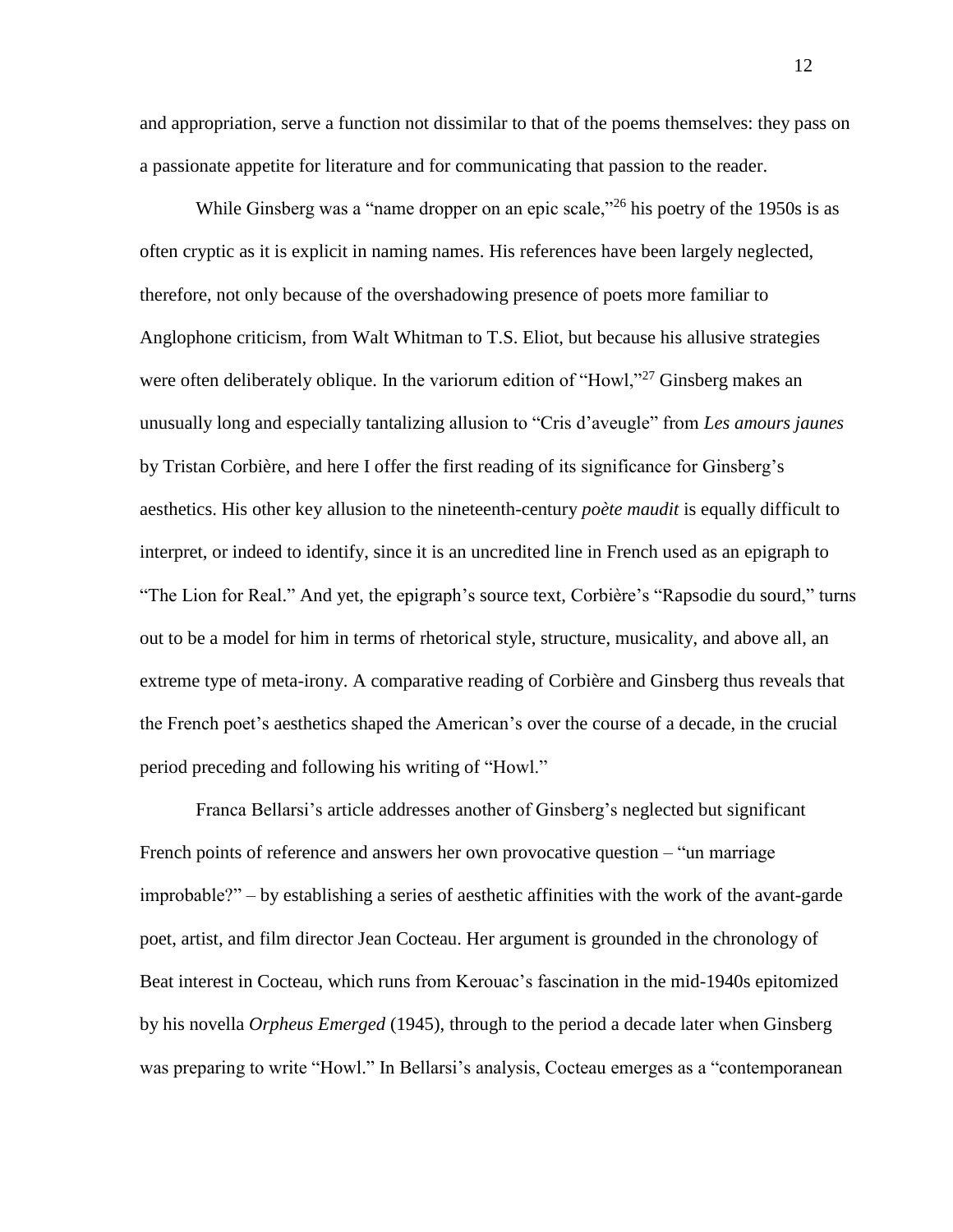gnostic creator," a key figure for Ferlinghetti as well as Ginsberg and Kerouac, and for connecting their respective works through his own "visionary economy." For Cocteau's literary and cinematic œuvre, with its characteristic juxtaposition of disparate images and blurring of dream and realistic worlds, embodied a form of magical realism and a commitment to the unconscious to which all three Beat writers could relate. Cocteau's maxim of creativity, "Il faudra vous convaincre que l'artiste trouve d'abord et cherche après," comes to sound typically Beat, a natural complement to the aesthetic credos of Ginsberg and Kerouac, with their faith in spontaneity. More than that, in terms of form and material texture, the hybridity of a 'bookmovie' like Kerouac's *Doctor Sax* (1959) makes perfect sense viewed through the lens of Cocteau's cinema, with its mysterious speeding up and slowing down of time and its dreamlike animations of a supernatural world in the midst of the familiar. As Bellarsi contends, far from being a superficial gesture of identification, the "blood of the poet," which Kerouac infamously wrote on the wall of his Columbia University room after watching Cocteau's experimental film *Le sang d'un poète* in 1944, runs through such works as a synthesis of the surrealist treatment of the image and a gnostic reading of reality.

If Ginsberg's poetry signals to readers its sources openly and more cryptically, the function of the *passeur* also appears in another sense: embodied materially in the magazines that disseminated and discussed Beat literature in both Francophone and Anglophone circles and, most important, in crossovers between the two. This under-researched function of the magazine as a cultural mediator is common ground for Maarten Van Gageldonk's work on the "monthly from Paris" *Olympia Review*, Olivier Penot-Lacassagne's on French magazines such as *Actuel* and *Planète Plus*, and Jason Earle's examination of Sylvère Lotringer's journal *Semiotext(e).*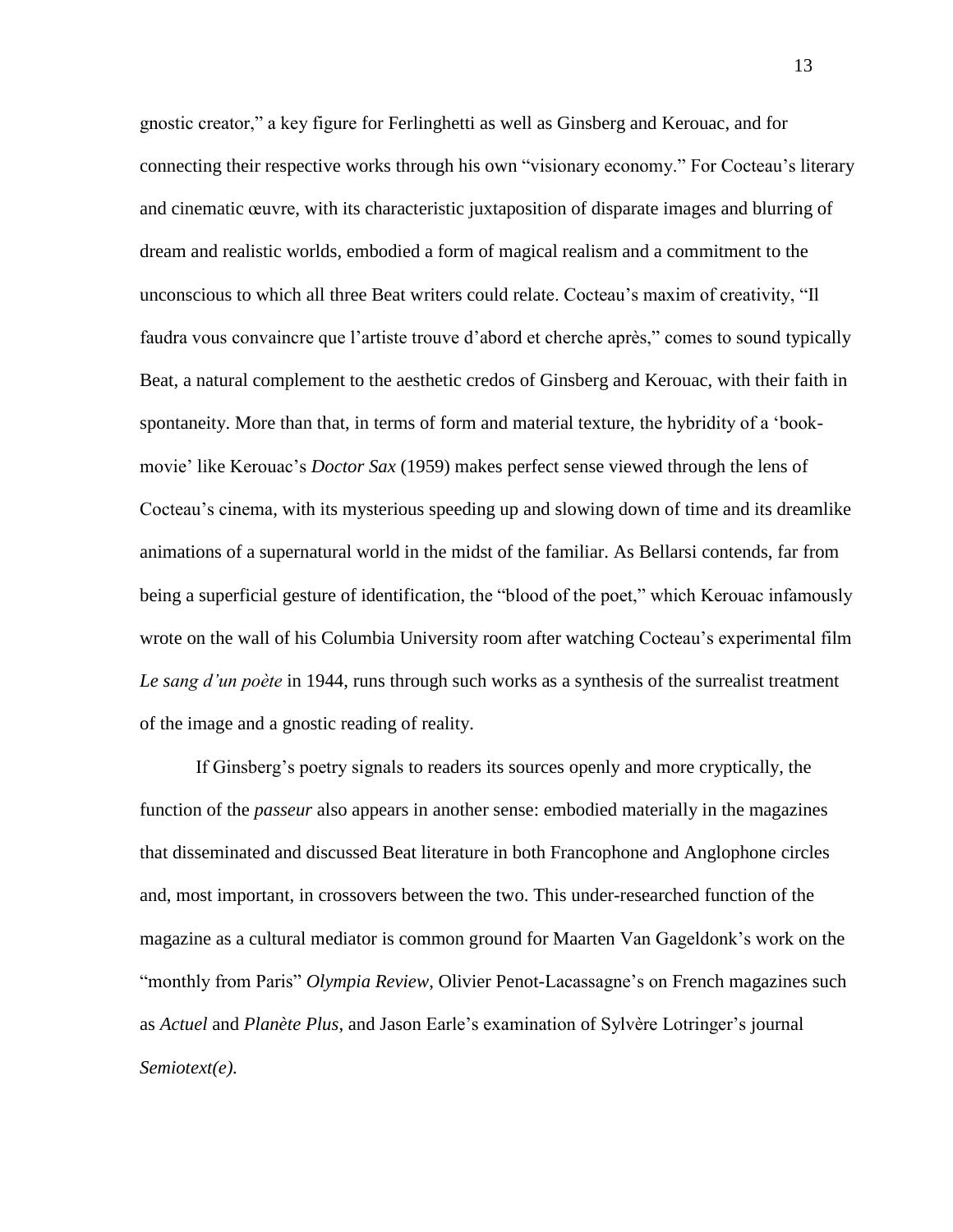Van Gageldonk's focus on *Olympia* affirms that the house magazine of Girodias' Olympia Press played a major role in the postwar expatriate scene in Paris, its Franco-American contents helping to shape the reception of Beat literature on both sides of the Atlantic. The cultural relations fostered by *Olympia* were indeed consistent with its parallel in the United States, *Evergreen Review*, the house magazine of Barney Rosset's Grove Press; as van Gageldonk comments, for Rosset, whose editions and translations were so influential for internationalizing literary culture throughout the era, Europe was synonymous with France. However, as his article also shows through close attention to detail, Girodias' magazine had at least two readerships in another sense: literate tourists with an appetite for a romanticized vision of Paris, and a more sophisticated audience who would have responded to the way Corso demystified the city by revealing traces of the bitter and bloody Algerian conflict.

For Penot-Lacassagne, scrutinizing representations of the Beats in the French popular press and the leading avant-garde journal *Tel Quel*, together with examining the ambivalent function played by anthologies, exposes gaps in the standard history of reception: "l'approche rétrospective gomme les aspérités." His article documents how brutal were the denunciations against Beat writing in *Tel Quel*, how idiosyncratic were the selections in Alain Jouffroy and Jean-Jacques Lebel's influential anthology of 1965, how Maurice Nadeau's *Lettres nouvelles*  contributed to blurring basic distinctions between Beat authors and *beatniks*, and how in fact French journals like *Actuel* and *Planète Plus* proved to be more effective in promoting Beat literature in France. Demonstrating how little the French intellectual avant-garde thought of the American Beat writers, Penot-Lacassagne offers a quite different perspective, then, to that of Jason Earle, whose focus on *Semiotext(e)* brings to the fore the role of its editor Sylvère Lotringer as a *passeur* working in the other direction.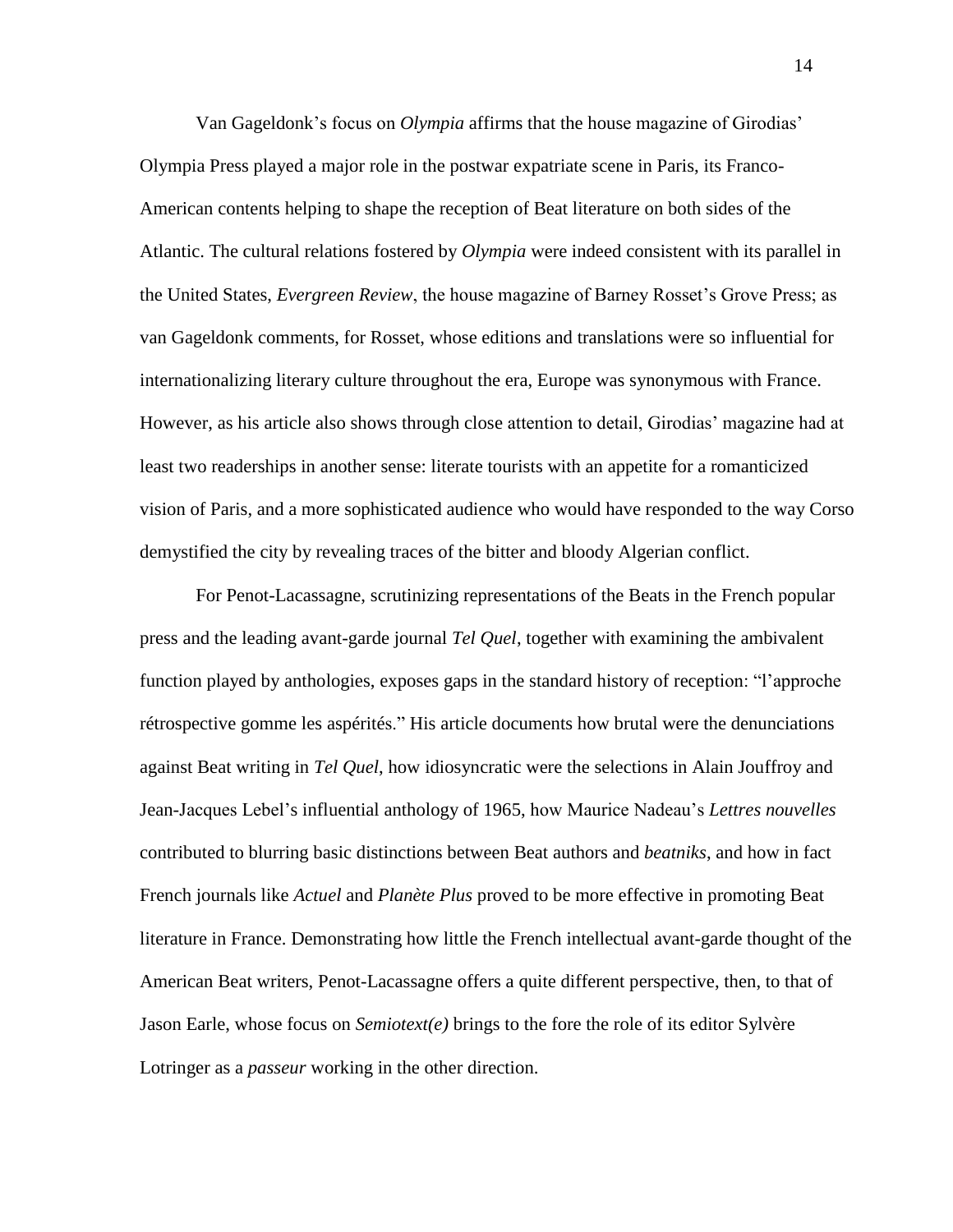Intriguingly, Lotringer had different recollections of the French scene, at least concerning the reception of Burroughs: "When I arrived in New York from Paris in 1972, I was amazed that so few people had heard of William Burroughs," he recalled; "he had a huge intellectual following in France within the Rimbaldian modernist tradition. But in New York, Burroughs seemed to have fallen out of favor."<sup>28</sup> Earle's article establishes the significance of Lotringer's magazine and the two major events it staged in New York – the "Schizo-Culture" conference of 1975 and the Nova Convention three years later – in rehabilitating Burroughs as part of a larger transatlantic project. It reveals that the Burroughs Lotringer reintroduced to his home country was in key respects very French, defined by his relation to Michel Foucault, Gilles Deleuze, Félix Guattari, and Jean-François Lyotard (all present with Burroughs at the 1975 conference), and that he was promoted through his avant-garde credentials as a theoretician of the rising power of media culture. Arguing that *Semiotext(e)* in effect used Burroughs to smuggle French critical theory "into the heart of America," Earle's article also examines how the magazine that adopted and reshaped Burroughs was itself changed in the process. His analysis demonstrates the material impact of Burroughs' aesthetic practices through which he developed his core ideas about language and control, by showing how *Semiotext(e)* appropriated the performativity of cut-up and collage techniques to renew its own page layout and satirical use of images.

Burroughs as a radical theoretician and experimental practitioner in a European tradition also emerges as key to Andrew Hussey's exploration of the postwar avant-garde scene in Paris. But while Burroughs has long been identified as the most European of the Beats – the very embodiment of the "eternal French connexion" – Hussey's account goes back to the emergence of cut-up methods in 1959 and takes a fresh look at the received historiography.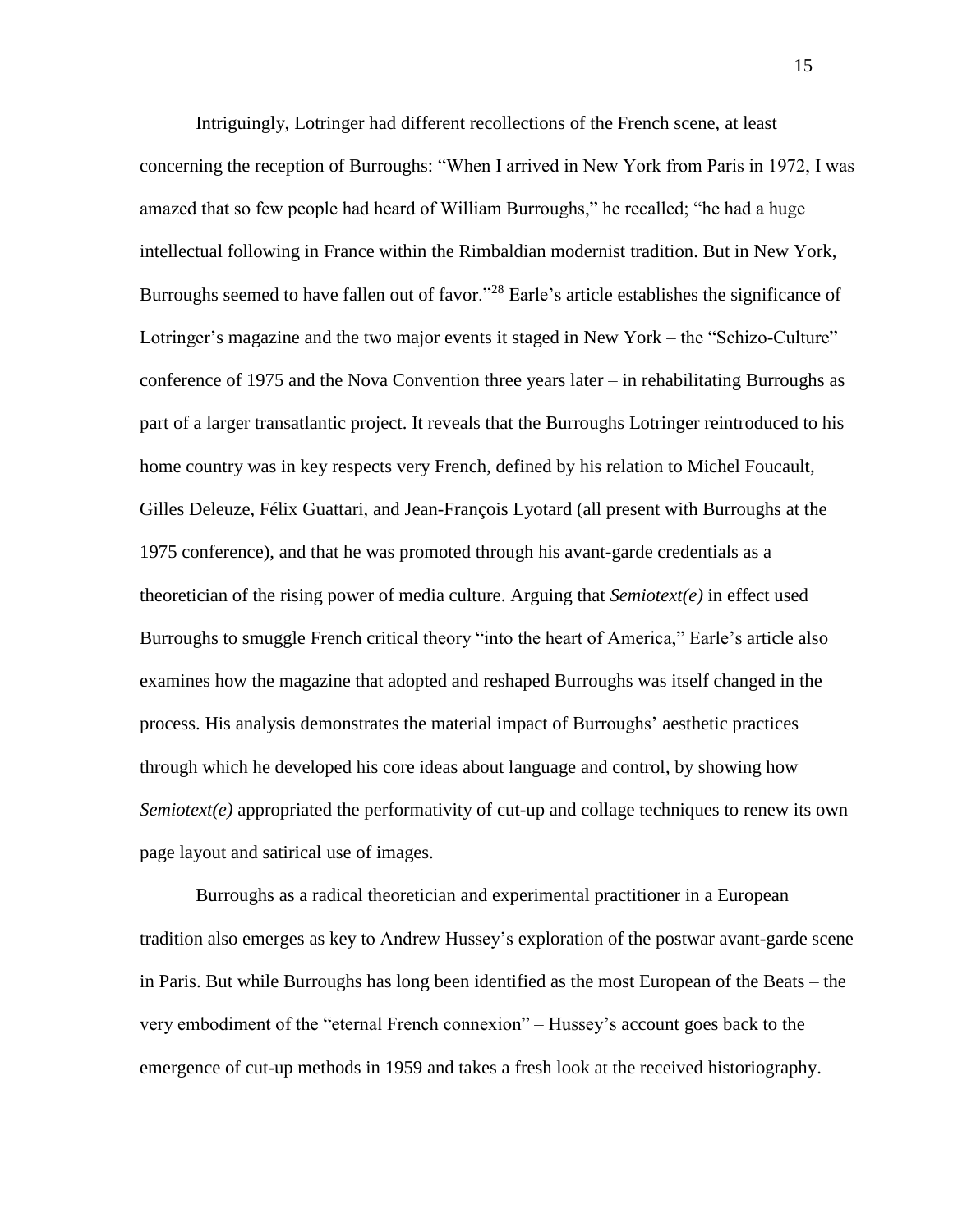According to the standard narrative, the American abroad originally developed his methods as a direct response to the legacy of Tristan Tzara and 1920s Dada. Rather, Hussey situates the Beat writers in the Paris of the late 1950s in relation to the Lettrists in the late 1940s, examining the practice and theoretical outlook shared by Burroughs and Tzara's fellow-countryman from Romania, Isidore Isou, and stressing their common assault on linguistic as much as literary norms. In addition to revealing unsuspected parallels between the Lettrists and the Beats as avant-garde circles drawn to Paris, therefore, Hussey's article offers Isou and Burroughs as similarly positioned within larger movements as radical, instead of representative, figures whose work pushed the limits of language and literature.

Where Hussey offers an alternative history of the avant-garde as the context for Burroughs' emergence in the 1950s, and Earle explores the transatlantic mediating role of *Semiotext(e)* in refashioning Burroughs as a theorist in the 1970s, Susan Pinette engages directly with Deleuze and Guattari as the main French philosophers taken up by critics within Beat Studies since the 1980s. As a study of reception, her article first diagnoses how Deleuze and Guattari's key concepts of "deterritorialization," "rhizome," and "minor literature" have been used and misused to frame critical readings of Kerouac in the United States. Pinette then brings together the reductive way in which Kerouac's American readers have celebrated his deterritorialization and the equally reductive way in which his Quebecois readers have, in contrast, embraced him as one of their own. In her argument, each position represents only one pole of Deleuze and Guattari's theory, while for them the American road novelist crucially embodied all stages of it. That is, the search for ancestors in Kerouac's *Satori in Paris* (1967) stands as a reminder that the line of flight *can* always go wrong: it exemplifies, for the two French theorists, how the temptation of reterritorialization is part and parcel of the process of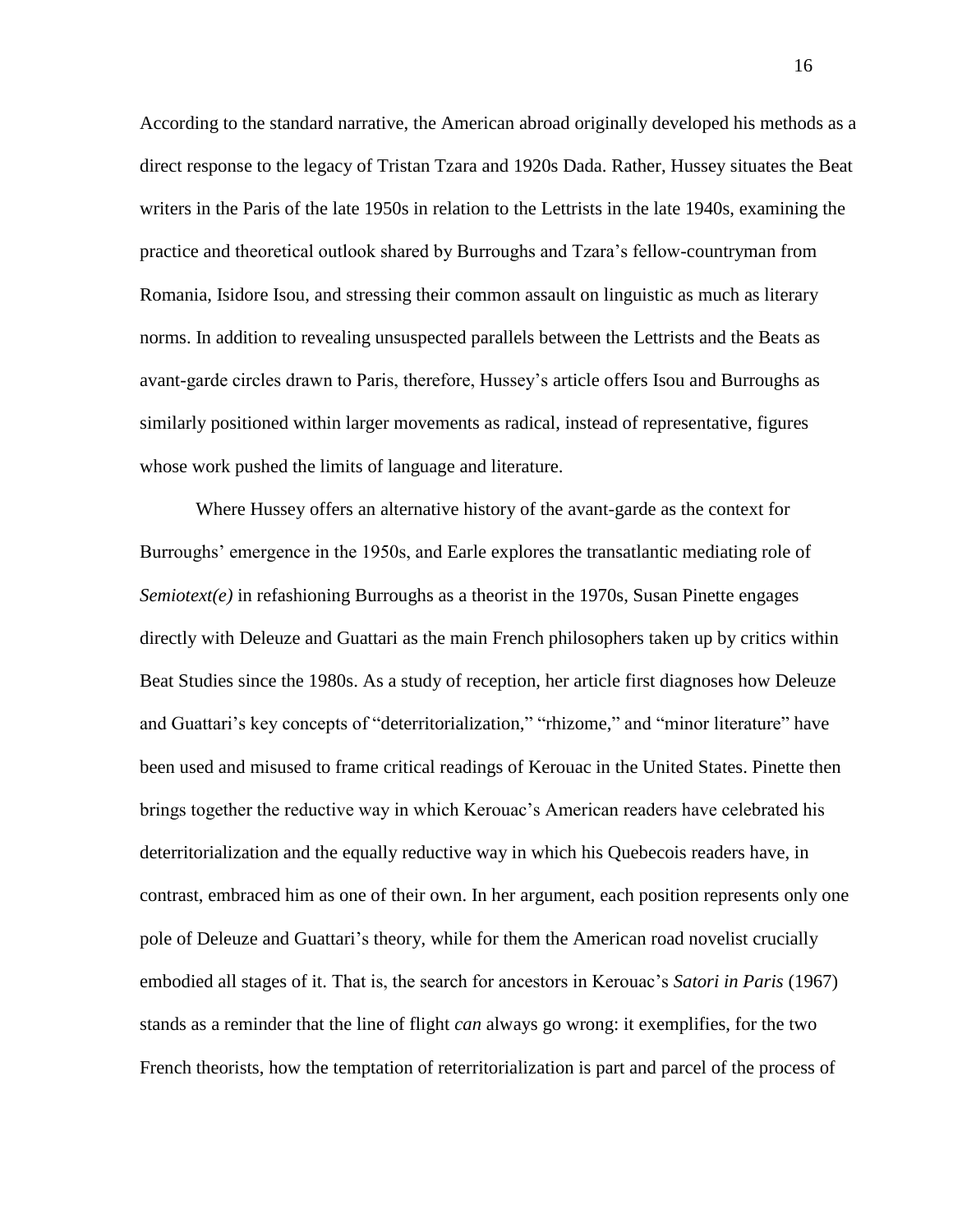deterritorialization. Sensitive to culture and geography as well as to theory, Pinette's article thus appreciates the difficult if not impossible location of Kerouac as an American of Francophone descent having to write in English, and in so doing builds on important recent work on his bicultural identity, such as Hassan Melehy's book *Kerouac: Language, Poetics and Territory* (2016). The particular value of her case, however, is to reveal how the widespread but selective use of Deleuze and Guattari's commentaries on Kerouac goes against the grain of the ambivalence and hybridity of identity increasingly recognized in his work.

Melehy's own article here gives space to an important but neglected figures in Beat Studies, one whose position simultaneously in and outside the field is embodied in his change of name: from LeRoi Jones to Amiri Baraka. Distancing himself from former Beat companions, in the 1960s Baraka assumed the status of a dissident who wanted to commit more fully to a political critique along lines of ethnicity and sexuality. This is the Baraka referenced and appropriated in two of Jean-Luc Godard's films, *Masculin féminin* (1966) which draws on his play *Dutchman* (1964), and *One plus one*, aka *Sympathy for the Devil* (1968) which cites his *Blues People* (1963) and essay "The Changing Same" (1966). Through a detailed reading of Godard's cinematic choices, Melehy establishes the common cause of their attacks on artistic as well as political institutions, arguing for the integration of Nouvelle Vague cinema and Beat writing in a criticism engaging with but not restricted by national and linguistic borders. Melehy's article is therefore a useful reminder of the limits and lacunae in any focused comparative approach, including my own *French Genealogy of the Beat Generation* (2017). Even if one of its aims was to bridge the long-separate Anglophone and Francophone approaches to Beat writing, because of the book's focus on the Beats' appropriations of French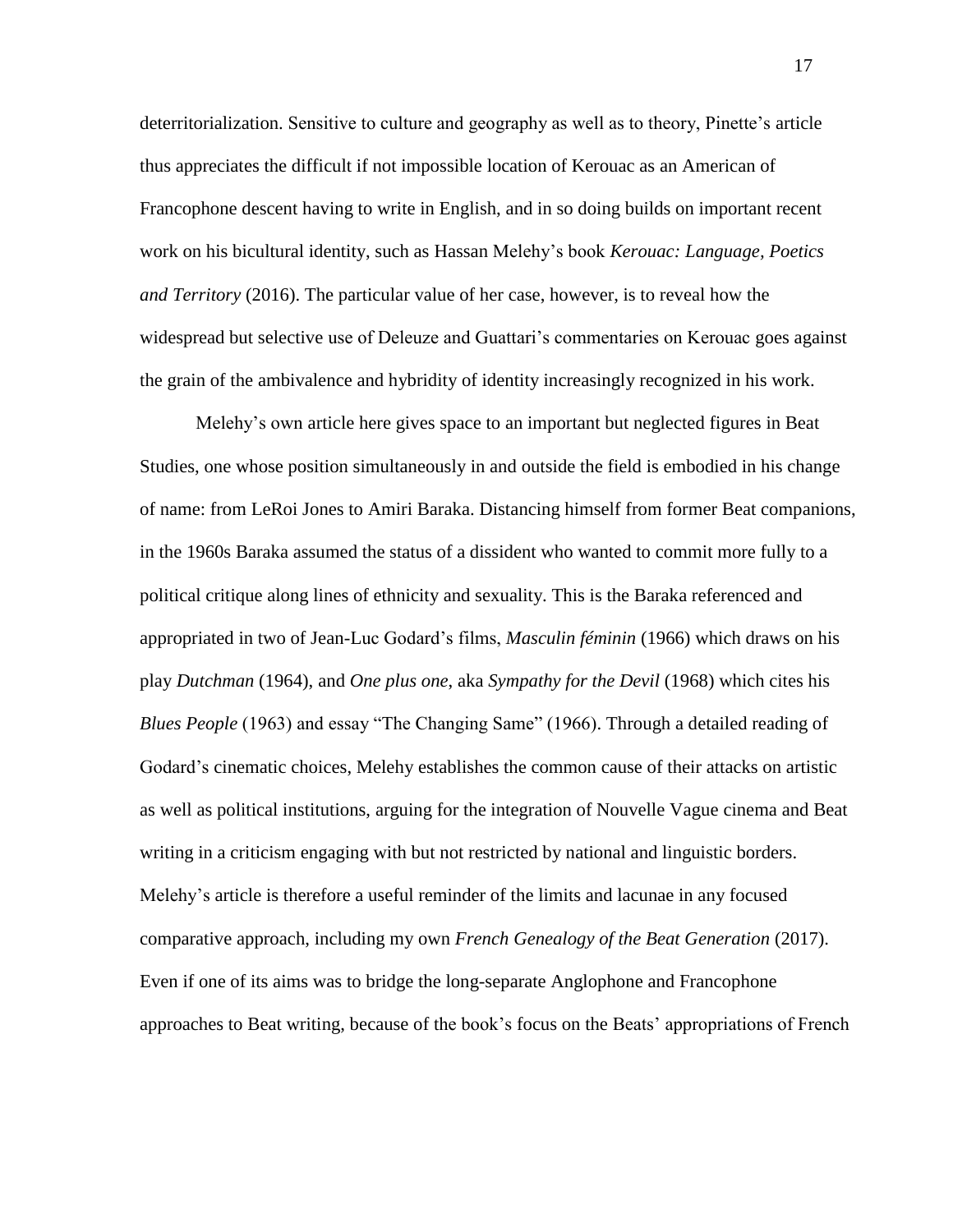literature, it still remained culturally one-sided; hence the opportunity of this special issue, to encourage reciprocal relations, mutual recognitions, two-way traffic.

Given these objectives, it seems logical that the *passeur* should emerge as its *fil rouge*, connecting the attention given to neglected figures, such as publishers Jean Fanchette or Christian Bourgois, and translators Mary Beach and Claude Pélieu, in recognition of their essential roles in disseminating Beat literature in France, with the generally overlooked cultural function of magazines from *Olympia Review* to *Semiotext(e)*. But new light is also shed here on the three major writers of the Beat Generation, and while most recent studies have rightly sought to expand the field beyond Burroughs, Ginsberg, and Kerouac, the following articles reaffirm how rich their œuvres are for comparative analysis and how much genetic research remains to be done. They can also be seen to embody three quite distinct versions of the *passeur* that have in common the problem of language itself: Kerouac, the Franco-American ambivalently located between cultures, expressing the pain as well as the possibilities of a hybrid identity; Burroughs, the theorist whose work performs a violent but also liberatory alienation from linguistic norms; and Ginsberg, the smuggler of radical texts across languages through acts of translation and appropriation. These and other voices come through clearly in their dedication to keeping alive in hostile times a counter-tradition, to passing on to new generations the Beat "French connexion" not just as a literary history but as a vision of the "eternal" carried over from the past into the present, a resilient, transatlantic belief in the power of literature to shape the future.

#### *Lancaster University*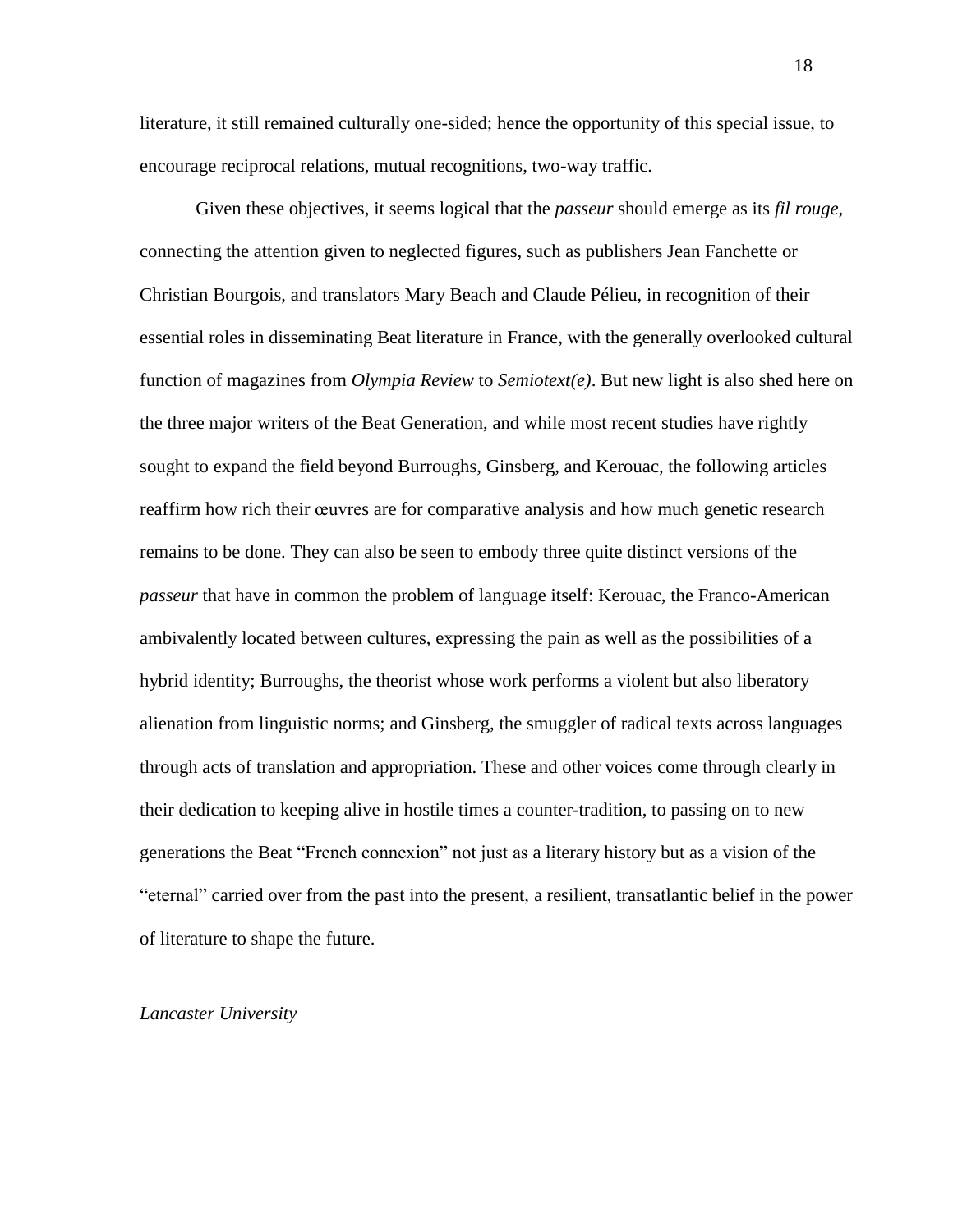#### *Notes*

<sup>1</sup> Steven Belletto, Introduction, *The Cambridge Companion to the Beats* (Cambridge: Cambridge U P, 2016), 1.

 $\overline{a}$ 

2 Jimmy Fazzino, *World Beats: Beat Generation Writing and the Worlding of U.S. Literature* (Hanover: Dartmouth College Press, 2016), 4; *Reconstructing the Beats*, Jennie Skerl, ed. (New York: Palgrave, 2004).

<sup>3</sup> Ronna Johnson and Nancy Grace, "Letter from the Editors," *Journal of Beat Studies*, 1 (2012): vi.

<sup>4</sup> For more information about the three-day event I co-organized with Peggy Pacini and Frank Rynne at the University of Chicago in Paris, see https://z.umn.edu/3ude.

5 John Tytell, *Beat Transnationalism* (n.p.: Beatdom Books, 2017), 1.

<sup>6</sup> In "Ethnographies and Networks: On Beat Transnationalism," Todd Tietchen has gone so far as to warn that "transnational Beat narrative remains a cautionary tale" because an agenda to promote social justice can be at odds with the sometimes regressive tendencies in transgressive writing (*Cambridge Companion to the Beats*, 223).

<sup>7</sup> A. Robert Lee, "Introduction," *The Routledge Handbook of International Beat Literature*  (New York: Routledge, 2018), 6, 9, 13.

<sup>8</sup> Nancy Grace and Jennie Skerl, "Introduction to Transnational Beat: Global Poetics in a Postmodern World," *The Transnational Beat Generation* (New York: Palgrave, 2012), 11. <sup>9</sup> *Hip Sublime: Beat Writers and the Classical Tradition*, Sheila Murnaghan and Ralph Rosen, eds. (Athens: Ohio State U P, 2018).

<sup>10</sup> Claude Pélieu to Allen Ginsberg, January 19, 1974 (Box 10, Allen Ginsberg Papers, Columbia University).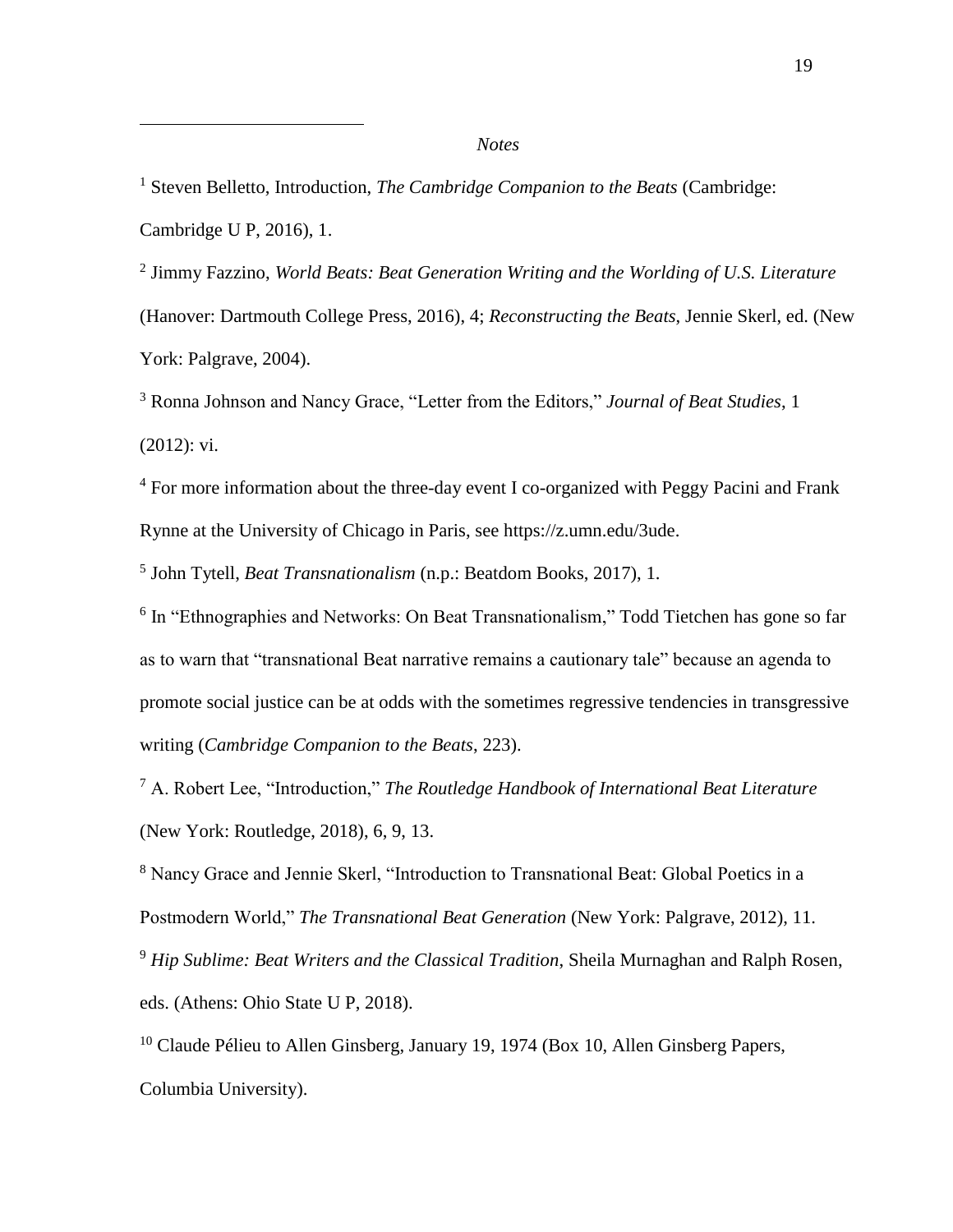<sup>11</sup> Barry Miles, *The Beat Hotel: Ginsberg, Burroughs and Corso in Paris, 1957-1963* (New York: Grove, 2000).

<sup>12</sup> James Campbell, *This is the Beat Generation: New York, San Francisco, Paris* (Berkeley: U of California P, 2001); *Beat Generation: New York, San Francisco, Paris*, Philippe-Alain Michaud, ed. (Paris: Éditions du Centre Pompidou, 2016).

<sup>13</sup> Véronique Lane, *The French Genealogy of the Beat Generation: Burroughs, Ginsberg and Kerouac's Appropriations of Modern Literature, from Rimbaud to Michaux* (New York: Bloomsbury, 2017), 8.

<sup>14</sup> Peggy Pacini, "Êtes-vous Beat? Contemporary French Beat Writing," *The Routledge Handbook of International Beat Literature*, 89-102.

<sup>15</sup> *Beat Generation: L'inservitude volontaire*, Olivier Penot-Lacassagne, ed. (Paris: Éditions du CNRS, 2018); *Beat Attitude: Femmes poètes de la beat generation*, Annalisa Mari Pegrum and Sébastien Gavignet, eds., Julie Nice, trans. (Paris: Bruno Doucey, 2018).

<sup>16</sup> Curated by Véronique Lane and Peggy Pacini, designed by Yuri Zupancic, and sponsored by the Estates of William S. Burroughs and of Claude Pélieu as well as by the IMEC, the exhibition featured unseen manuscripts, rare photographs, in addition to cut-ups and collages by Burroughs and Pélieu.

<sup>17</sup> The IMEC catalogue can be accessed online at: [https://www.imec-](https://www.imec-archives.com/en/collections/archives/)

[archives.com/en/collections/archives/.](https://www.imec-archives.com/en/collections/archives/)

-

<sup>18</sup> Marie-Anne Hansen-Pauly, "Pierre Joris: A Mediator of Cultures and Languages," *Uniting Regions and Nations through the Looking Glass of Literature*, Karoline Szatek-Tudor, ed. (Cambridge: Cambridge Scholars, 2017), 103.

<sup>19</sup> Claude Pélieu to Allen Ginsberg, January 19, 1974, Ginsberg Papers.